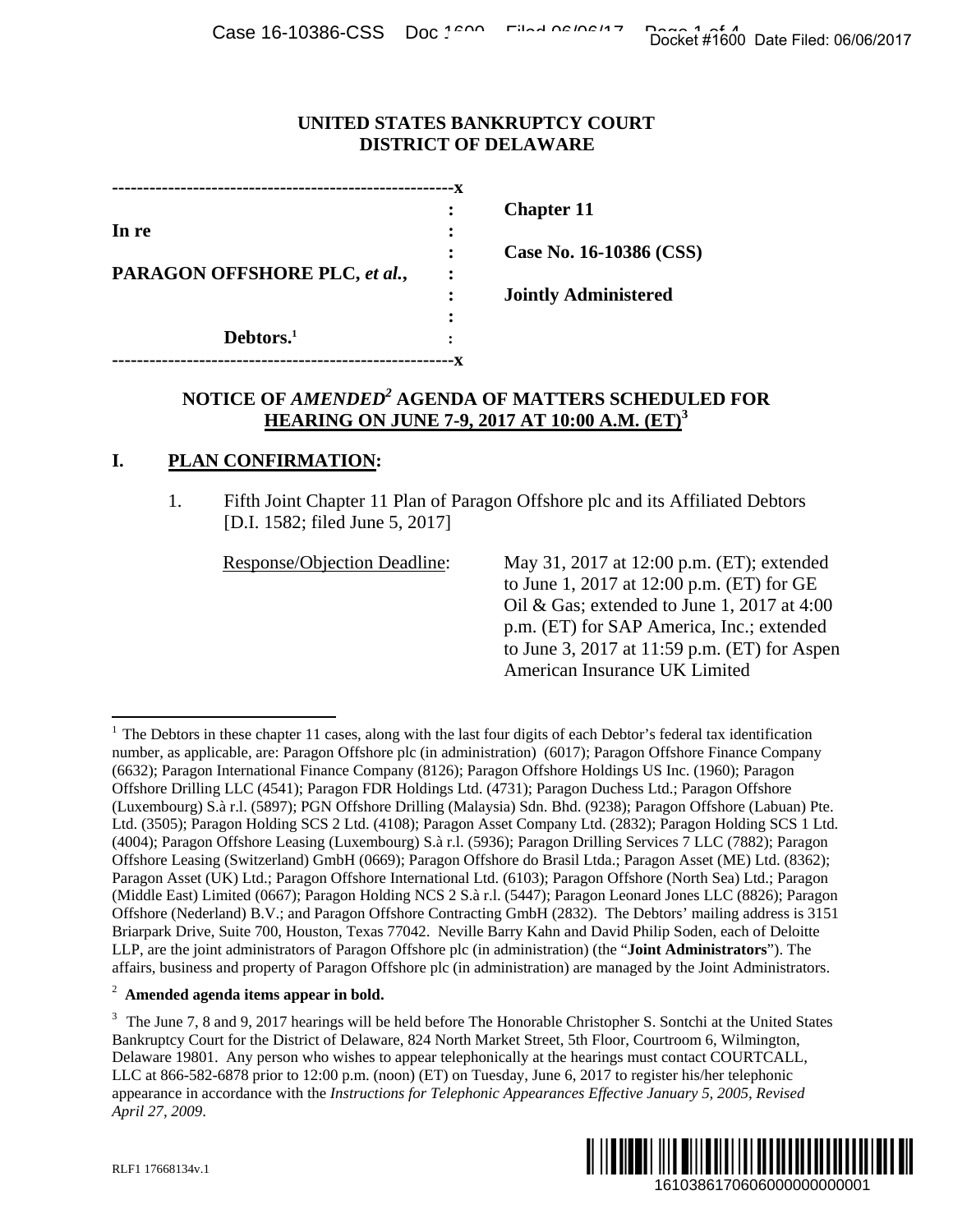## Responses/Objections Received:

- A. United States of America's Objection to Confirmation [D.I. 1559; filed May 31, 2017]
- B. Objection of the United States Trustee to Confirmation of the Fifth Joint Chapter 11 Plan of Paragon Offshore plc and its Affiliated Debtors [D.I. 1560; filed May 31, 2017]
- C. Objection of the Unofficial Equity Committee to Confirmation of the Fifth Joint Chapter 11 Plan of Paragon Offshore plc and its Affiliated Debtors [D.I. 1564; filed May 31, 2017]
- D. Informal comments from Aspen Insurance UK Limited
- E. Informal comments from SAP America, Inc.

## Related Documents:

- i. Order (I) Approving Proposed Disclosure Statement and Form and Manner of Notice of Disclosure Statement, (II) Establishing Solicitation and Voting Procedures, (III) Scheduling Confirmation Hearing and (IV) Establishing Notice and Objection Procedures for Confirmation of the Proposed Plan Pursuant to Sections 105, 502, 1125, 1126, and 1128 of the Bankruptcy Code and Bankruptcy Rules 2002, 3003, 3017, 3018, 3020, and 9006 and Local Rules 2002-1, 3017-1, and 9006-1 [D.I. 1456; entered May 2, 2017]
- ii. Fifth Joint Chapter 11 Plan of Paragon Offshore plc and its Affiliated Debtors [D.I. 1459; filed May 2, 2017]
- iii. Disclosure Statement for Fifth Joint Chapter 11 Plan of Paragon Offshore plc and its Affiliated Debtors [D.I. 1460; filed May 2, 2017]
- iv. Notice of Filing of Blacklines of Fifth Plan and Disclosure Statement [D.I. 1461; filed May 2, 2017]
- v. Notice of (I) Approval of Disclosure Statement, (II) Establishment of Record Voting Date, (III) Hearing on Confirmation of the Proposed Plan, (IV) Procedures for Objecting to the Confirmation of the Proposed Plan, and (V) Procedures and Deadline for Voting on the Proposed Plan [D.I. 1462; filed May 2, 2017]
- vi. Notice of Filing of Supplement to Fifth Joint Chapter 11 Plan of Paragon Offshore plc and its Affiliated Debtors [D.I. 1516; filed May 19, 2017]
- vii. Notice of Filing of Blackline of Revised Plan [D.I. 1583; filed June 5, 2017]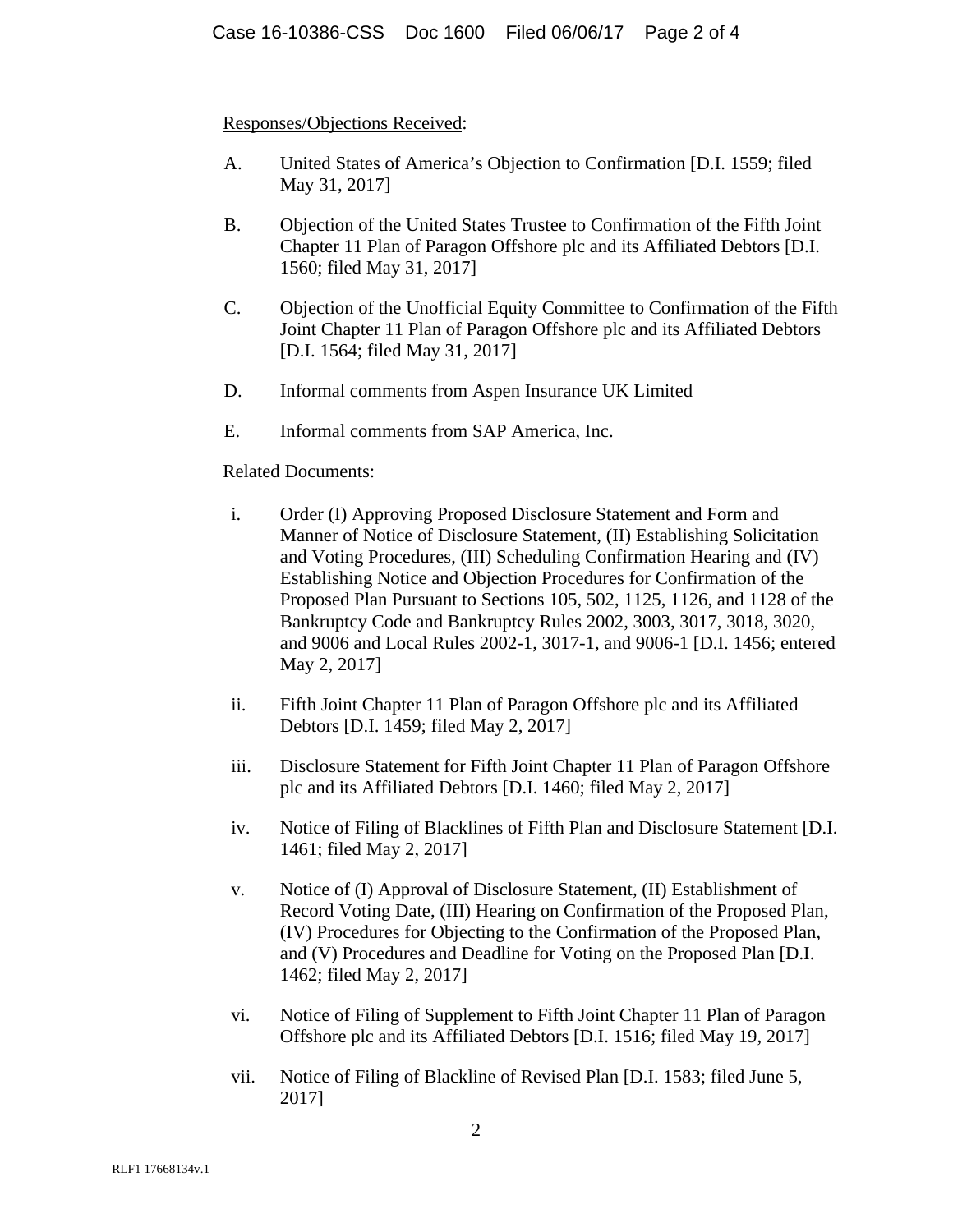- viii. Certification of James Lee with Respect to the Tabulation of Votes on the Fifth Joint Chapter 11 Plan of Paragon Offshore plc and its Affiliated Debtors [D.I. 1584; filed June 5, 2017]
- ix. Statement of the Official Committee of Unsecured Creditors in (I) Support of Confirmation of the Fifth Joint Chapter 11 Plan of Paragon Offshore plc and its Affiliated Debtors and (II) Reply to the Objection of the United States Trustee to Confirmation of the Fifth Joint Chapter 11 Plan of Paragon Offshore plc and its Affiliated Debtors [D.I. 1585; filed June 5, 2017]
- x. Declaration of Lee M. Ahlstrom in Support of Confirmation of Fifth Joint Chapter 11 Plan of Paragon Offshore plc and its Affiliated Debtors [D.I. 1586; filed June 5, 2017]
- xi. Declaration of Marc J. Brown in Support of Confirmation of the Fifth Joint Chapter 11 Plan of Paragon Offshore plc and its Affiliated Debtors [D.I. 1587; filed June 5, 2017]
- xii. Memorandum of Law in Support of Confirmation of Fifth Joint Chapter 11 Plan of Paragon Offshore plc and its Affiliated Debtors [D.I. 1588; filed June 5, 2017]
- xiii. Motion of Debtors for an Order Authorizing Them to Exceed the Page Limit Requirement for their Brief in Support of Plan Confirmation [D.I. 1589; filed June 5, 2017]
- xiv. Declaration of Thomas B. Osmun in Support of Confirmation of Fifth Joint Chapter 11 Plan of Paragon Offshore plc and its Affiliated Debtors [D.I. 1590; filed June 5, 2017]
- xv. Declaration of Ari Lefkovits in Support of Confirmation of the Fifth Joint Chapter 11 Plan of Paragon Offshore plc and its Affiliated Debtors [D.I. 1591; filed June 5, 2017]
- xvi. Notice of Filing of Proposed Findings of Fact, Conclusions of Law, and Order Confirming the Fifth Joint Chapter 11 Plan of Paragon Offshore plc and its Affiliated Debtors [D.I. 1592; filed June 5, 2017]
- xvii. Notice of Filing of Amended Supplement to Fifth Joint Chapter 11 Plan of Paragon Offshore plc and its Affiliated Debtors [D.I. 1593; filed June 5, 2017]
- xviii. **Reply of the Unofficial Equity Committee of the Shareholders of Paragon Offshore, plc in Support of their Objection to Confirmation of the Fifth Joint Chapter 11 Plan of Paragon Offshore plc and its Affiliated Debtors [D.I. 1595; filed June 5, 2017]**